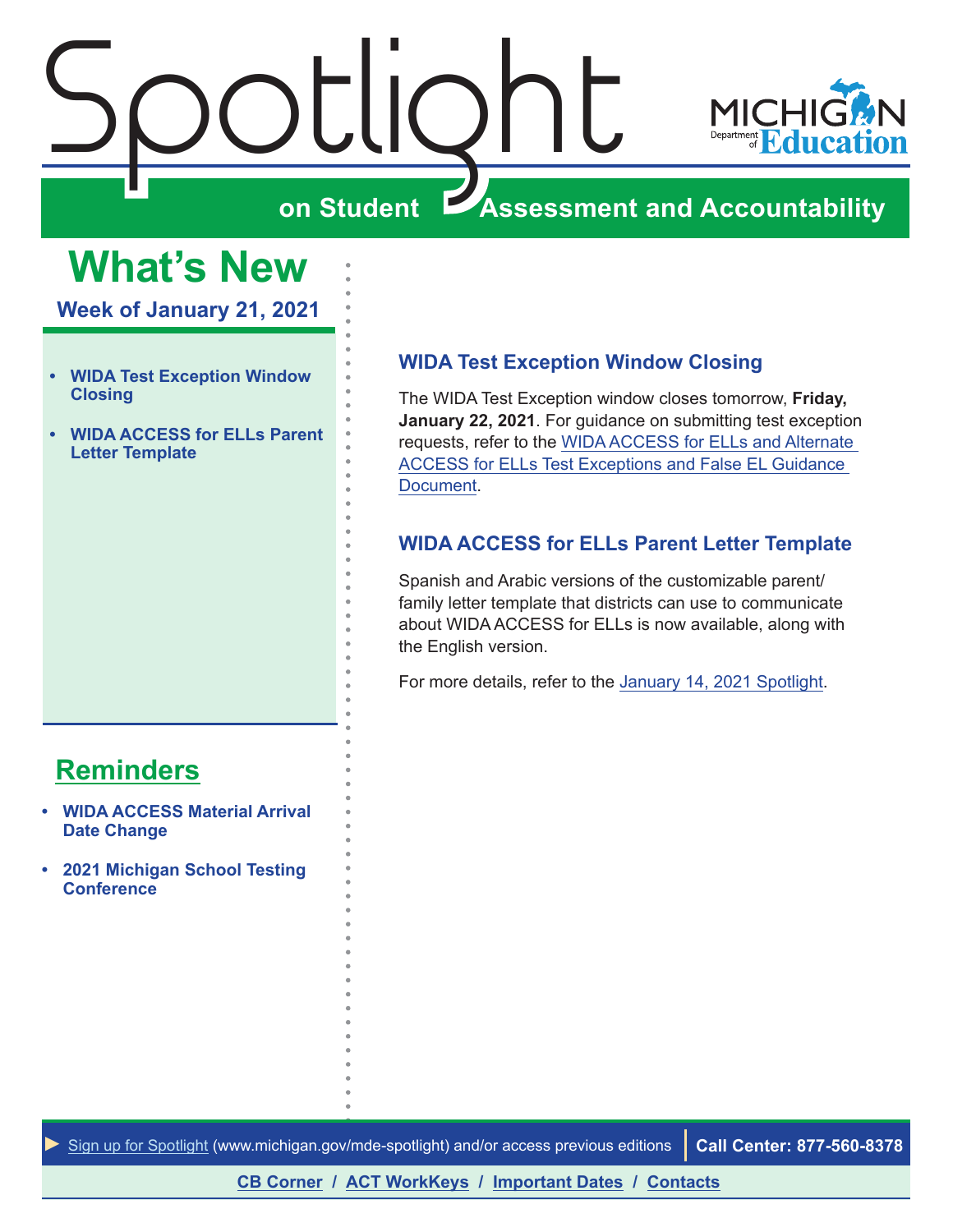<span id="page-1-0"></span>

#### **WIDA ACCESS Material Arrival Date Change**

To ensure educators can begin testing on January 27, 2021, the material shipment date was changed to **Wednesday, January 20, 2021**. Directions for checking shipping address are in the [WIDA Initial](https://www.michigan.gov/documents/mde/WIDA_Initial_Material_Orders-jl_544804_7.pdf)  [Material Orders](https://www.michigan.gov/documents/mde/WIDA_Initial_Material_Orders-jl_544804_7.pdf) document. UPS will attempt to deliver the materials three times, beginning on the initial date, before they are returned to DRC. A return of the materials will cause delays in the district's ability to test in a timely manner and will require the district to place an Additional Material Order in WIDA AMS.

#### **2021 Michigan School Testing Conference**

The 2021 Michigan School Testing Conference (MSTC) will be held in mid-February, but this year in a very different manner - virtually. The uncertainties caused by the COVID-19 pandemic have affected all of us deeply and in very different ways. In planning the 2021 conference, the feasibility of an in-person conference became very challenging, given restrictions (or even bans) on large-group gatherings and the limited space for "social distancing" at the Sheraton Ann Arbor Hotel, where the conference was held during the past two years.

The MSTC Planning Committee is shifting the 2021 MSTC Conference to an all-virtual event to be held **February 16-18, 2021**. This year's conference will be the 61st annual event. The mission of MSTC is to provide educators with professional learning opportunities about assessment, as well as information on national, state, and local assessment programs and trends. The conference is unique in its match to the needs of Michigan educators, featuring examples of outstanding practices from local educators, as well as state and nationally renowned experts in the field.

January 21, 2021

The annual Michigan School Testing Conference consists of a day for workshops and two days of plenary and clinic sessions.

On **Tuesday, February 16, 2021, from 8:30 to 11:45 a.m. and 12:45 to 3:45 p.m.**, six half-day and two fullday workshops will be offered. Login will start at 8 a.m.

The conference itself takes place on **Wednesday, February 17, 2021** and continues through **Thursday, February 18, 2021**. Keynote presenters on Wednesday, February 17 include Jay McTighe (Educational Author/Consultant) and Andy Middlestead (Michigan Department of Education), while Mike Nettles (Educational Testing Service) will be the keynote speaker on Thursday, February 18.

For [conference program information](http://gomasa.org/wp-content/uploads/mstcPromo2021.pdf) and registration, go to the [MSTC online registration site.](http://gomasa.org/mstc2021)

**Call Center: 877-560-8378** (select appropriate option) for assistance with assessment or accountability issues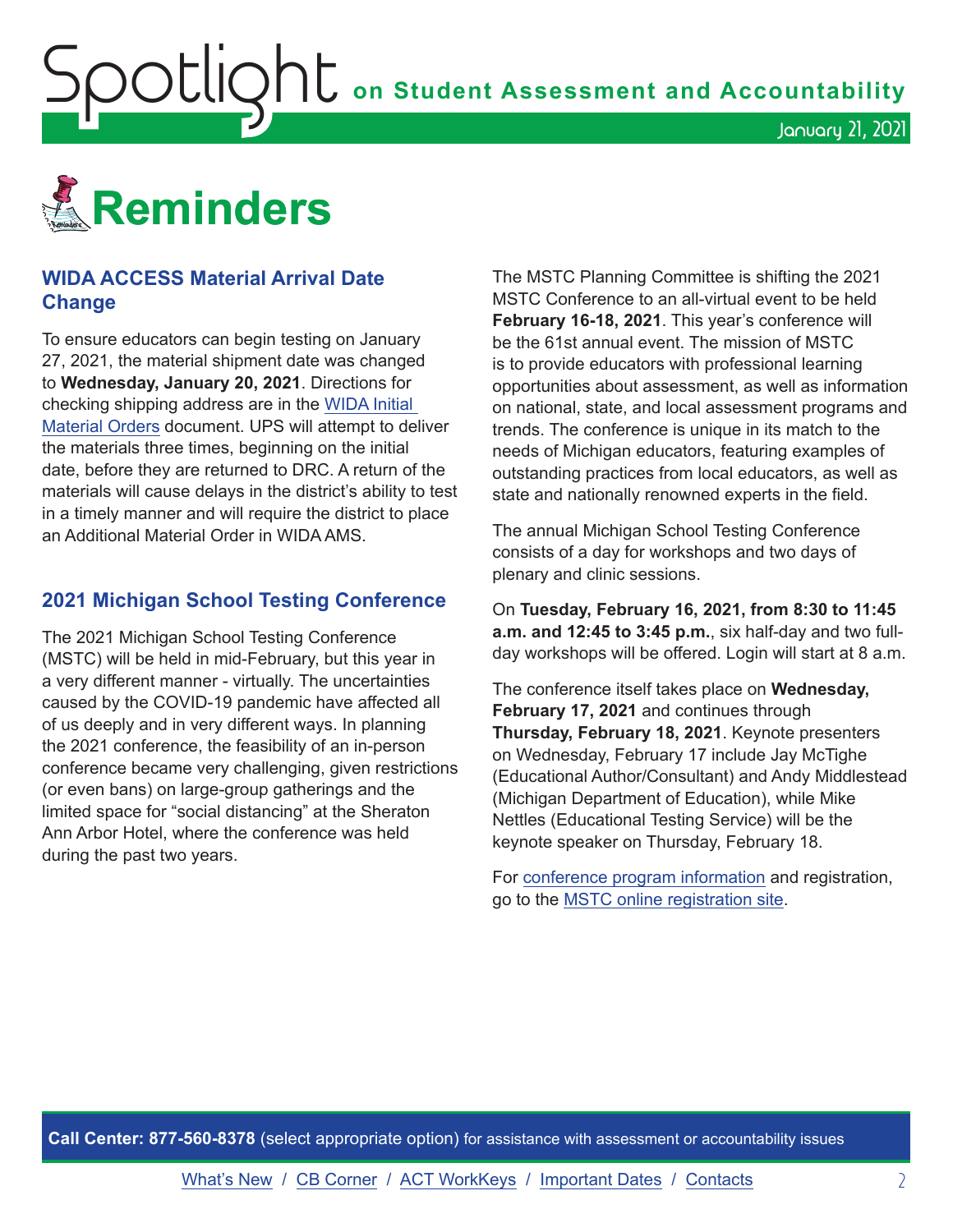OUIQhU on Student Assessment and Accountability

January 21, 2021

## <span id="page-2-0"></span>College Board Corner

*Information on SAT*®*, PSAT*™ *8/9, and PSAT*™*10 provided by the College Board*

#### **Questions about Fall or Spring PSAT 8/9, PSAT 10, or SAT?**

- Call the Michigan Educator Hotline: 866-870- 3127 (select Option 1)
- Email [michiganadministratorsupport@](mailto:michiganadministratorsupport%40collegeboard.org?subject=) [collegeboard.org](mailto:michiganadministratorsupport%40collegeboard.org?subject=)

#### **WHAT'S NEW**

#### **SAT Essay**

College Board recently announced that it will discontinue the SAT Essay as of June 2021. This does not apply to the Michigan-provided administration of

the SAT School Day. The Essay will still be provided for the Michigan Merit Examination (MME) SAT administration, as required by state law.

#### **Michigan Testing Manuals**

Michigan-specific testing manuals will be available for the SAT with Essay, PSAT 10, and PSAT 8/9. There are three SAT manuals, one PSAT 10 manual, and one PSAT 8/9 manual. You will receive a sample set of manuals in the Coordinator Planning Kit, which will be delivered the week of March 1, 2021. The full set of manuals to support your school will be sent in the preadministration shipment, to be delivered the week of March 22, 2021.

| <b>Manual Title</b>                                            | <b>Used By Role</b>                                               | <b>What's Inside</b>                                                                                                                                                                                                                                                                                    |
|----------------------------------------------------------------|-------------------------------------------------------------------|---------------------------------------------------------------------------------------------------------------------------------------------------------------------------------------------------------------------------------------------------------------------------------------------------------|
| <b>SAT School Day</b><br>Coordinator Manual                    | <b>SAT Test</b><br>Coordinator                                    | complete instructions for preparing your school and staff for SAT with Essay<br>testing                                                                                                                                                                                                                 |
| <b>SAT School Day</b><br><b>Standard Testing</b><br>Manual     | Proctor                                                           | instructions for testing students (using purple test books) who are testing<br>without accommodations and students testing with accommodations who are<br>required to test on the primary test day                                                                                                      |
| <b>SAT School Day</b><br>Accommodated<br><b>Testing Manual</b> | Proctor                                                           | instructions for testing students (using blue or green test books) who are<br>eligible to test in the accommodated testing window                                                                                                                                                                       |
| PSAT <sub>10</sub><br>Coordinator Manual                       | PSAT 10 Test<br>Coordinator and<br>Proctor                        | complete instructions for preparing your school and staff for PSAT 10<br>testing, including for proctors who will be testing both students without<br>accommodations and students with accommodations (the tests may be<br>administered in the standard testing room or in accommodated testing rooms)  |
| PSAT 8/9<br>Coordinator Manual                                 | PSAT 8/9 Test<br>Coordinators<br>(grades 8 and 9)<br>and proctors | complete instructions for preparing your school and staff for PSAT 8/9<br>testing, including for proctors who will be testing both students without<br>accommodations and students with accommodations (the tests may be<br>administered in the standard testing room or in accommodated testing rooms) |

All manuals will be posted for early review on the [MME web page](www.michigan.gov/mme) (www.michigan.gov/mme) and [PSAT web page](http://www.michigan.gov/psat) (www. michigan.gov/psat) by the first week of February.

*(Continued on next page)*

**Call Center: 877-560-8378** (select appropriate option) for assistance with assessment or accountability issues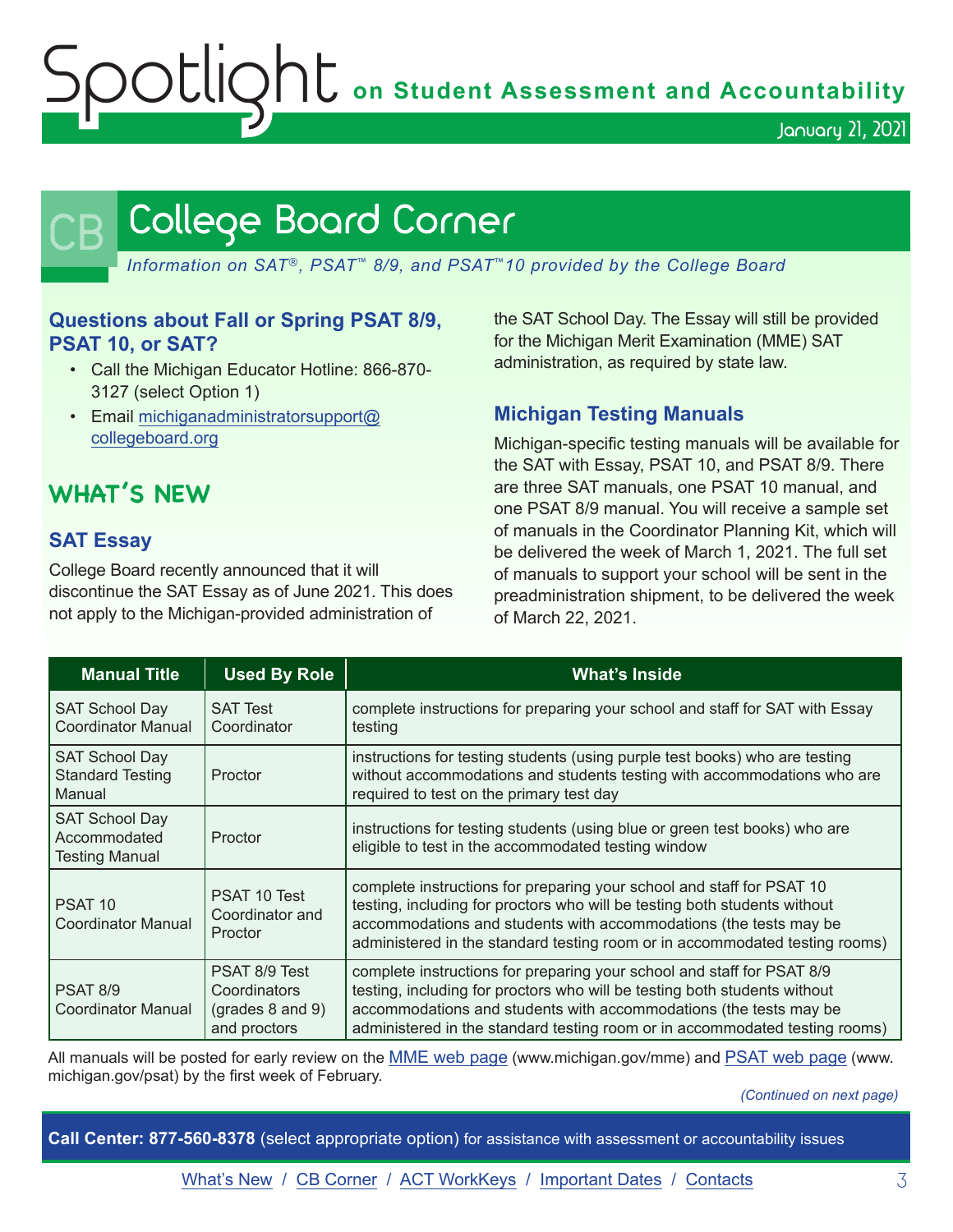**Shums** on Student Assessment and Accountability

## $\mathsf{CB}\mid$

#### **Coming Soon**

- Coordinator planning kits will arrive in schools the week of **March 1, 2021**. This includes a sample set of manuals coordinators can use to begin preparing for the administration.
- Coordinators will receive an email the week of March 1, 2021, with a link to access the required online training from College Board. Completion of this training is required each spring. More information about training will be available in February.

#### **REMINDERS**

#### **Window Now Open in SSD Online**

The window to request state-allowed accommodations and extended time for English learners is now open in SSD Online. The redesigned SSD Online platform no longer has separate dashboards for users to enter requests. Now users can simply select **New Request** from the dashboard, then choose the option for state-allowed accommodations (SAA) or English learner (EL) support and follow the prompts on the screen. The deadline to enter College Board-approved accommodations, SAAs, or EL extended time support is **February 22, 2021**.

For more information about accommodations and English learner supports, review the Accommodations and Supports webinar posted to the MDE [MME web](www.michigan.gov/mme)  [page](www.michigan.gov/mme) (www.michigan.gov/mme) and [PSAT web page](http://www.michigan.gov/psat) (www.michigan.gov/psat).

January 21, 2021

#### **Preparing for Test Day Webinar**

A Preparing for Test Day webinar was presented on January 20, 2021. A recording and copy of the presentation will be posted to the MDE [MME web](www.michigan.gov/mme)  [page](www.michigan.gov/mme) (www.michigan.gov/mme) and the [PSAT web](http://www.michigan.gov/psat)  [page](http://www.michigan.gov/psat) (www.michigan.gov/psat) in approximately one week.

**Call Center: 877-560-8378** (select appropriate option) for assistance with assessment or accountability issues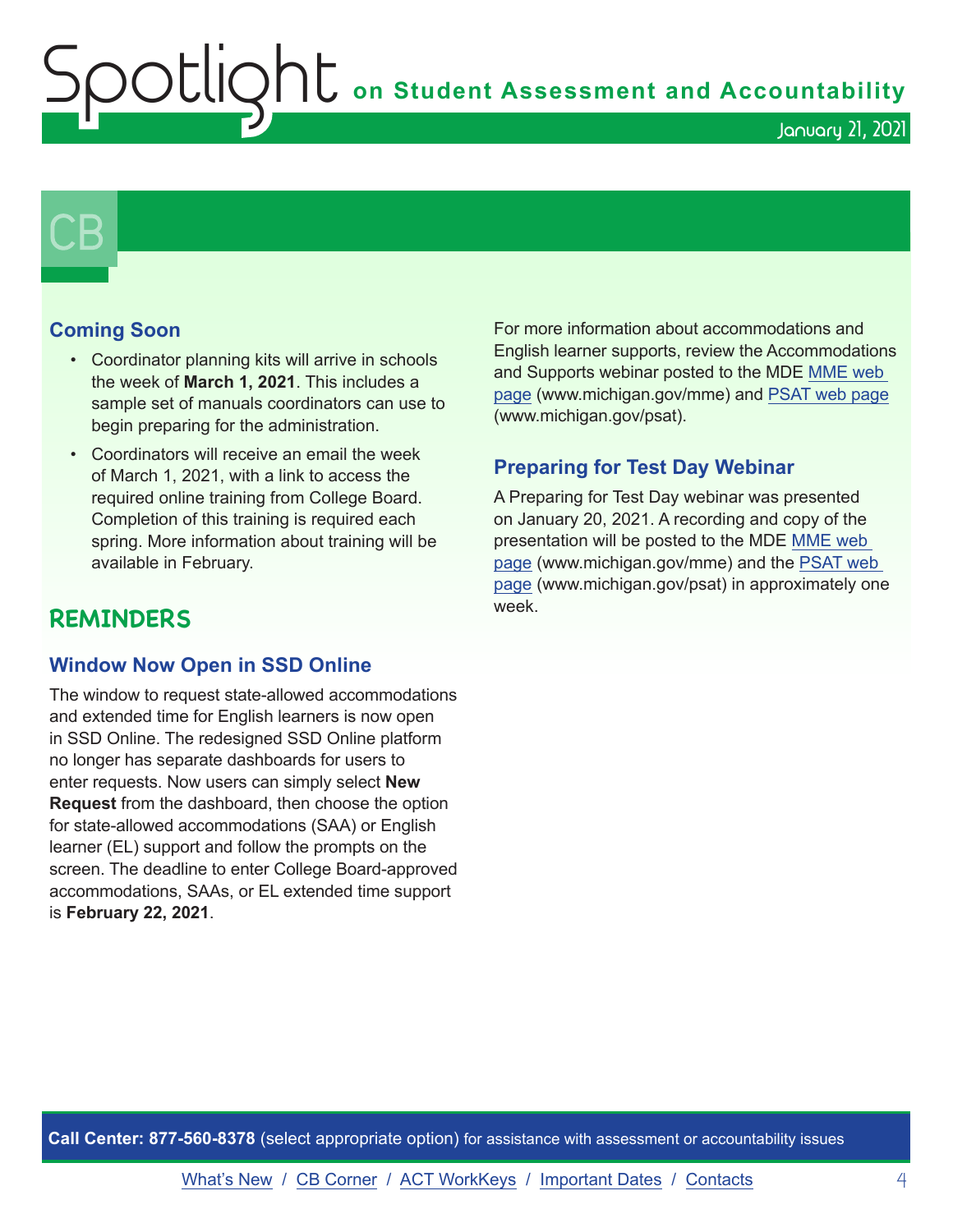**Spotlight Conduct Assessment and Accountability** 



# <span id="page-4-0"></span>**ACT WorkKeys**

#### **What's New**

ACT continually makes enhancements to systems, services, and products to better serve our customers. The following changes have been made since the last test cycle.

#### **New Terminology for Test Dates**

To streamline the terminology used for test dates and windows, ACT has changed its test date naming conventions to the following:

- Initial Test Window will now be referred to as Test Window 1
- Makeup Test Window will now be referred to as Test Window 2
- For Spring 2021 only, the Office of Educational Assessment and Accountability (OEAA) has authorized contingency makeup test days and accommodations windows to be used for students in schools that were closed for in-person instruction due to COVID-19 on the Primary or Makeup test days. These contingency dates are not meant to extend the makeup testing. This will be referred to as Test Window 3.
- Even with the new terminology, standard time paper testing is still a single test day (the first day of the testing window).

| <b>Activity</b>                                                 | <b>Test Type</b>                                              | Date(s)                      |
|-----------------------------------------------------------------|---------------------------------------------------------------|------------------------------|
| <b>Test Window 1</b> – Initial Testing                          | <b>Standard Time Test Day</b><br><b>Accommodations Window</b> | April 14<br>April 14 - 27    |
| <b>Test Window 2 - Makeup Testing</b>                           | <b>Standard Time Test Day</b><br><b>Accommodations Window</b> | April 28<br>April 28 - May 4 |
| <b>Test Window 3 - Contingency Makeup</b><br><b>Test Window</b> | <b>Standard Time Test Day</b><br><b>Accommodations Window</b> | May 5<br>May 5 - 11          |

#### **Wearing a Watch**

Wearing a watch during a test administration is now considered prohibited behavior. All watches must be removed and placed face up on the desk. The use of a watch with recording, internet, communication, or calculator capabilities (such as a smart watch or a fitness band) is also prohibited. Watches must remain in the test room during break but are to be removed from the desk and put away.

*(Continued on next page)*

**Call Center: 877-560-8378** (select appropriate option) for assistance with assessment or accountability issues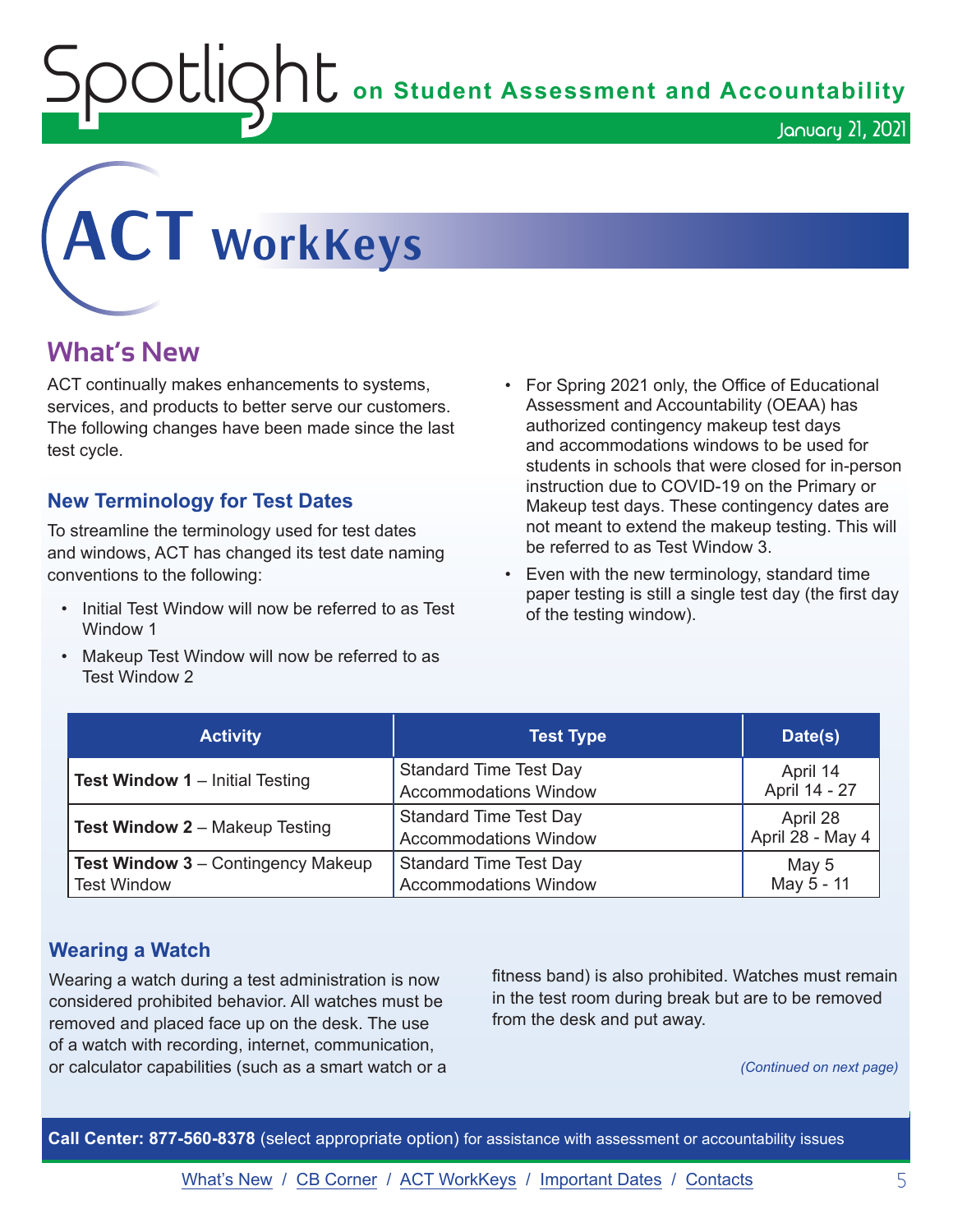OUIQhU on Student Assessment and Accountability

## **ACT WorkKeys**

#### **New Accommodations Terminology**

To align with industry standards, ACT has changed some of its terminology as it applies to accommodations and English Learner supports. Some examples include:

| <b>Old Terminology</b>                | <b>New Terminology</b>           |
|---------------------------------------|----------------------------------|
| Extended time                         | Extra testing time               |
| Time and a half                       | One and one-half time            |
| Seating near the front of<br>the room | <b>Preferential seating</b>      |
| Individual or small group<br>testing  | One-to-one testing               |
| Examinees with medical<br>needs       | Individuals with medical<br>need |
| Large type                            | Large print                      |
| Magnification tool                    | Zoom magnification<br>device     |

The new terminology is highlighted in the [WorkKeys](https://content.act.org/michigan/r/SXj92aCDeWFErKZl~tb9ug/root)  [Accessibility and Supports Guide.](https://content.act.org/michigan/r/SXj92aCDeWFErKZl~tb9ug/root)

This guide is posted on the [ACT state testing](http://www.act.org/stateanddistrict/michigan)  [website](http://www.act.org/stateanddistrict/michigan) (www.act.org/stateanddistrict/michigan) on the **WorkKeys on Paper** page in the **Verification** stage.

The WorkKeys Test Coordinator determines who qualifies for ACT-allowed accommodations and supports, based on the student's IEP, 504, or other educational plan on file at the school. Students who use accommodations and supports must have prior

experience using these tools. The test coordinator must obtain documentation verifying that the use of the accommodation and/or supports match an identified need and is effective for the individual.

The accommodations and supports available in English are:

- Extended/Extra Testing time (time-and-a-half, double time, triple time, and multi-day testing)
- Large type/print
- Audio USB
- UEB Braille
- Reader Script

The accommodations and supports available in Spanish are:

- standard time
- Extended/Extra Testing time (time-and-a-half, double time, triple time, and multi-day testing)
- Large type/print
- American Spanish Braille
- Audio USB
- Reader Script

For guidelines about identifying students who might benefit from taking the tests in Spanish, refer to the Michigan Department of Education [Supports and](https://www.michigan.gov/documents/mde/Michigan_Accommodations_Manual.final_480016_7.pdf)  [Accommodations Guidance Document.](https://www.michigan.gov/documents/mde/Michigan_Accommodations_Manual.final_480016_7.pdf)

An Audio USB form is available for Arabic-speaking students.

*(Continued on next page)*

**Call Center: 877-560-8378** (select appropriate option) for assistance with assessment or accountability issues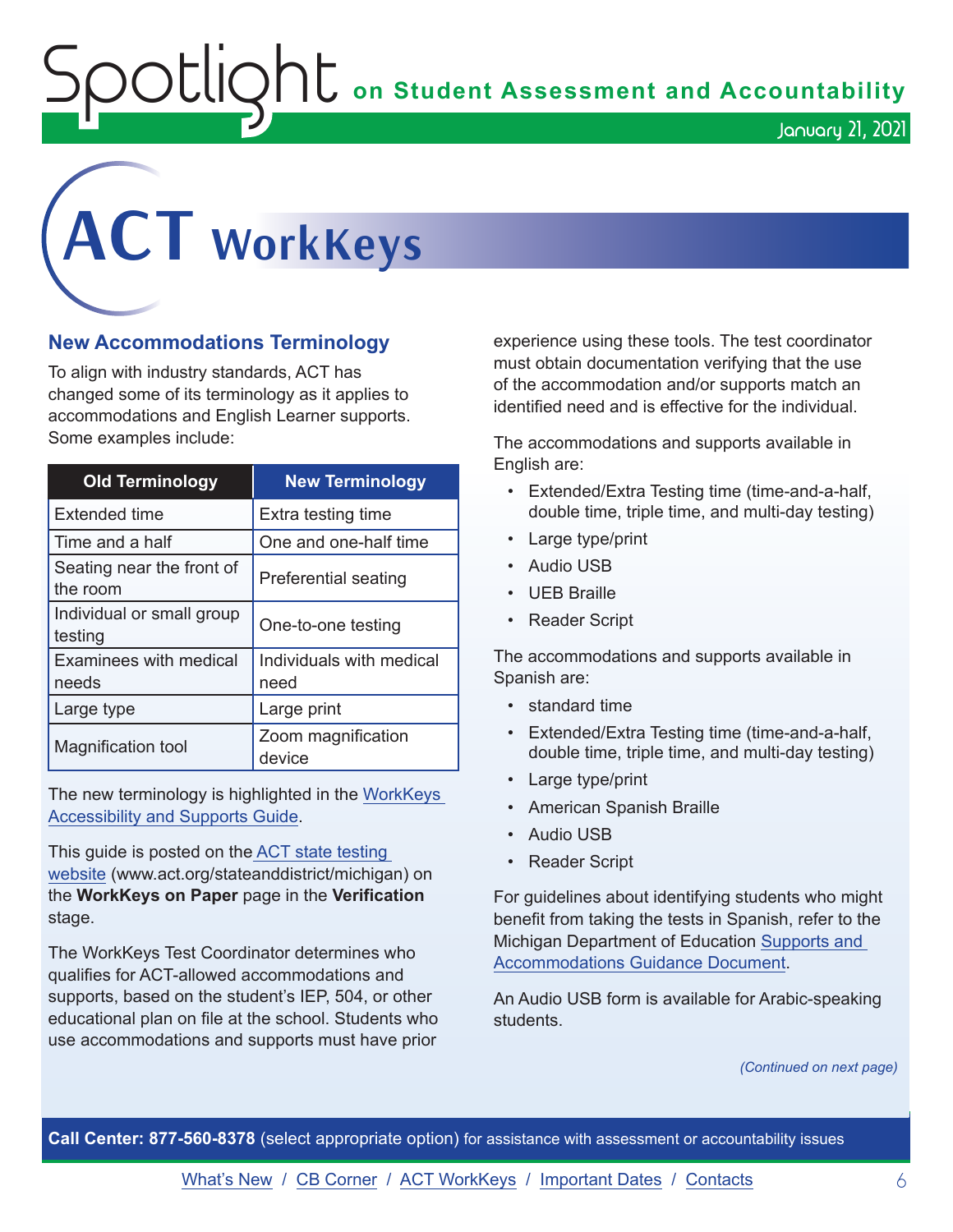OUIQhL on Student Assessment and Accountability

January 21, 2021



ACT also offers Translated Test Directions in Arabic, Chinese Simplified, Chinese Traditional, French, German, Haitian Creole, Korean, Russian, Somali, Spanish, Tagalog, and Vietnamese languages.

Students might also benefit from testing with local arrangements that include:

- testing individually
- testing in small groups
- testing with interpreters, readers, or transcribers
- seating at the front of the room
- use of English Learner supports that include:
	- » use of word-to-word bilingual dictionary without definitions
	- » locally provided verbal translation of test directions

Examples of ineligible modifications—those that change what the tests measure and will result in non-reportable scores to schools and students include:

- use of dictionaries with word definitions
- use of any word-to-word dictionary not approved by ACT

For more detailed information about ACT's accommodations, supports, and policies, refer to the [ACT WorkKeys Administration Manual -](http://www.act.org/content/dam/act/secured/documents/pdfs/WK-Admin-SD-Accoms-Secured.pdf)  [Accommodations and English Learner Paper](http://www.act.org/content/dam/act/secured/documents/pdfs/WK-Admin-SD-Accoms-Secured.pdf) posted on the [ACT state testing website](http://www.act.org/stateanddistrict/michigan) (www.act.org/ stateanddistrict/michigan) on the **WorkKeys on Paper** page in the **Administration** stage.

#### **ACT WorkKeys Training Webinars**

All school staff are invited to attend ACT's optional Workkeys training webinars. These sessions will provide an overview of how to administer the WorkKeys assessments, including receiving and returning test materials. Use the links below to register for one or both sessions. Each session will be recorded and posted to the ACT-hosted website in the Preparation stage, for those unable to attend.

- **Wednesday, February 3, 2021**, 10-11 a.m. ET, **[Register](https://event.on24.com/wcc/r/2786210/9279DAC5A1986A90716F32200C601BD8)**
- **Tuesday, March 9, 2021**, 3:30-4:30 p.m. ET, **[Register](https://event.on24.com/wcc/r/2786186/CF7F33DC4E50245260EB7C422A035629)**

For all upcoming events and deadlines, be sure to reference the following documents:

- [ACT WorkKeys Schedule of Events](https://content.act.org/michigan/reader/QvOmVKFL9Yw0c_sitVNlXA/urb67ck4C1ph7SNsFsEoaA) posted on the **WorkKeys on Paper** page.
- [MME and High School PSAT List of Important](https://www.michigan.gov/mde/0,4615,7-140-22709_35150-544814--,00.html)  [Dates](https://www.michigan.gov/mde/0,4615,7-140-22709_35150-544814--,00.html) found on the [MME web page](www.michigan.gov/mme) (www. michigan.gov/mme) under **General Information**.

#### **Contacting ACT**

If you have questions, you may:

- 1. contact ACT via the [Contact Us web page](http://www.act.org/aap/state/contact.html) ([www.act.org/aap/state/contact.html](https://www.act.org/aap/state/contact.html))
- 2. call ACT at 800-553-6244 between 9:30 a.m. – 6:00 p.m. ET
	- standard time: ext. 2800
	- accommodations: ext.1788
- 3. email accommodations questions to [ACTStateAccoms@act.org](mailto:ACTStateAccoms%40act.org?subject=)

**Call Center: 877-560-8378** (select appropriate option) for assistance with assessment or accountability issues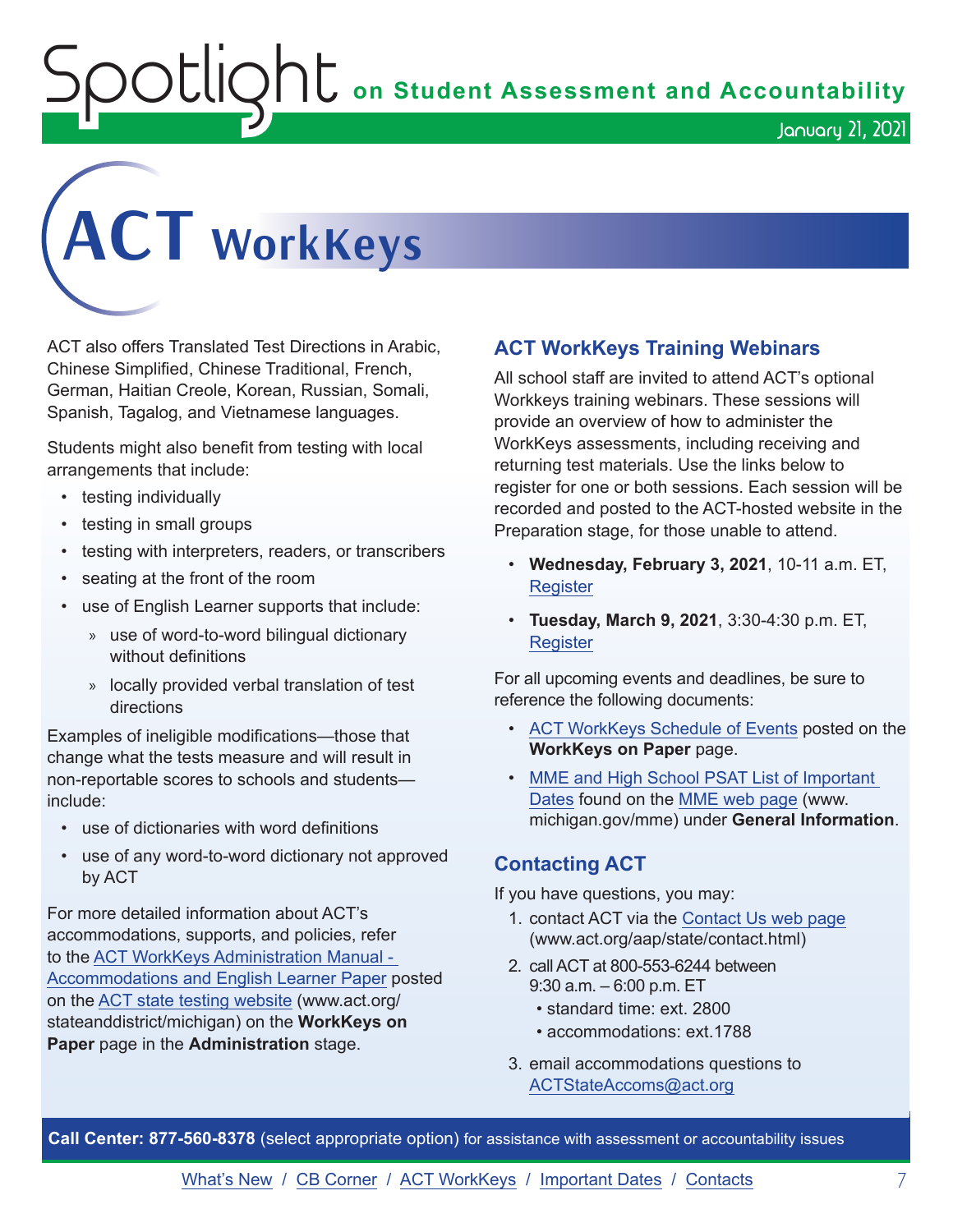## **J U** on Student Assessment and Accountability January 21, 2021

## <span id="page-7-0"></span>**Important Dates**

#### **Approaching Deadlines!**

#### **Friday, January 22, 2021**

• **WIDA ACCESS and Alternate ACCESS for ELLs** Test Exception Request window **CLOSES**

#### **January 2021**

#### **Early Literacy and Mathematics**

#### **Now – February 4, 2021**

• Pre-identification of students for **Winter 2021 Early Literacy and Mathematics Benchmark Assessments**

#### **Now – February 5, 2021**

• **Winter 2021 Early Literacy and Mathematics Benchmark Assessments** online test administration window

#### **M-STEP**

#### **Now – February 4, 2021**

• Pre-identification of students for **M-STEP Passage-based Writing Field Test**

#### **Now – February 5, 2021**

• **M-STEP Passage-based Writing Field Test** online test administration window (refer to the [November 12 Spotlight](https://www.michigan.gov/documents/mde/Spotlight_11-12-20_707634_7.pdf) for information)

#### **M-STEP and MI-Access**

#### **Now – March 5, 2021**

• Window for [Alternate INSIGHT Availability](https://www.surveymonkey.com/r/INSIGHTAvailabilityRequest)  [requests](https://www.surveymonkey.com/r/INSIGHTAvailabilityRequest) – for schools with regular instructional hours after 4 p.m., who plan to schedule **M-STEP** or **MI-Access FI** test sessions that extend beyond 4 p.m.

#### **WIDA**

#### **Now – April 9, 2021**

Wed

• **WIDA ACCESS and Alternate ACCESS for ELLs** Off-site Test Administration Request window in OEAA Secure Site

l nu

#### **Now – April 9, 2021**

• **WIDA ACCESS for ELLs** Pre-identification of students in OEAA Secure Site window

#### **January 27 – April 9, 2021**

• **WIDA ACCESS and Alternate ACCESS for ELLs** Testing window (extended for Spring 2021)

#### **SAT and PSAT**

#### **Now – February 22, 2021**

• Window to submit state-allowed accommodations and English learner extended time requests for **SAT with Essay**, **PSAT 10**, and **PSAT 8/9**

#### **ACT WorkKeys**

#### **Now – January 22, 2021**

• Receive **ACT WorkKeys** training packets

#### **M-STEP, MI-Access, SAT, PSAT, and ACT WorkKeys**

#### **Now – February 17, 2021**

• **M-STEP, MI-Access, SAT, PSAT, and ACT WorkKeys** Pre-ID for barcode labels and Materials Order window

*(Continued on next page)*

FП.

5

12

6

13

**Call Center: 877-560-8378** (select appropriate option) for assistance with assessment or accountability issues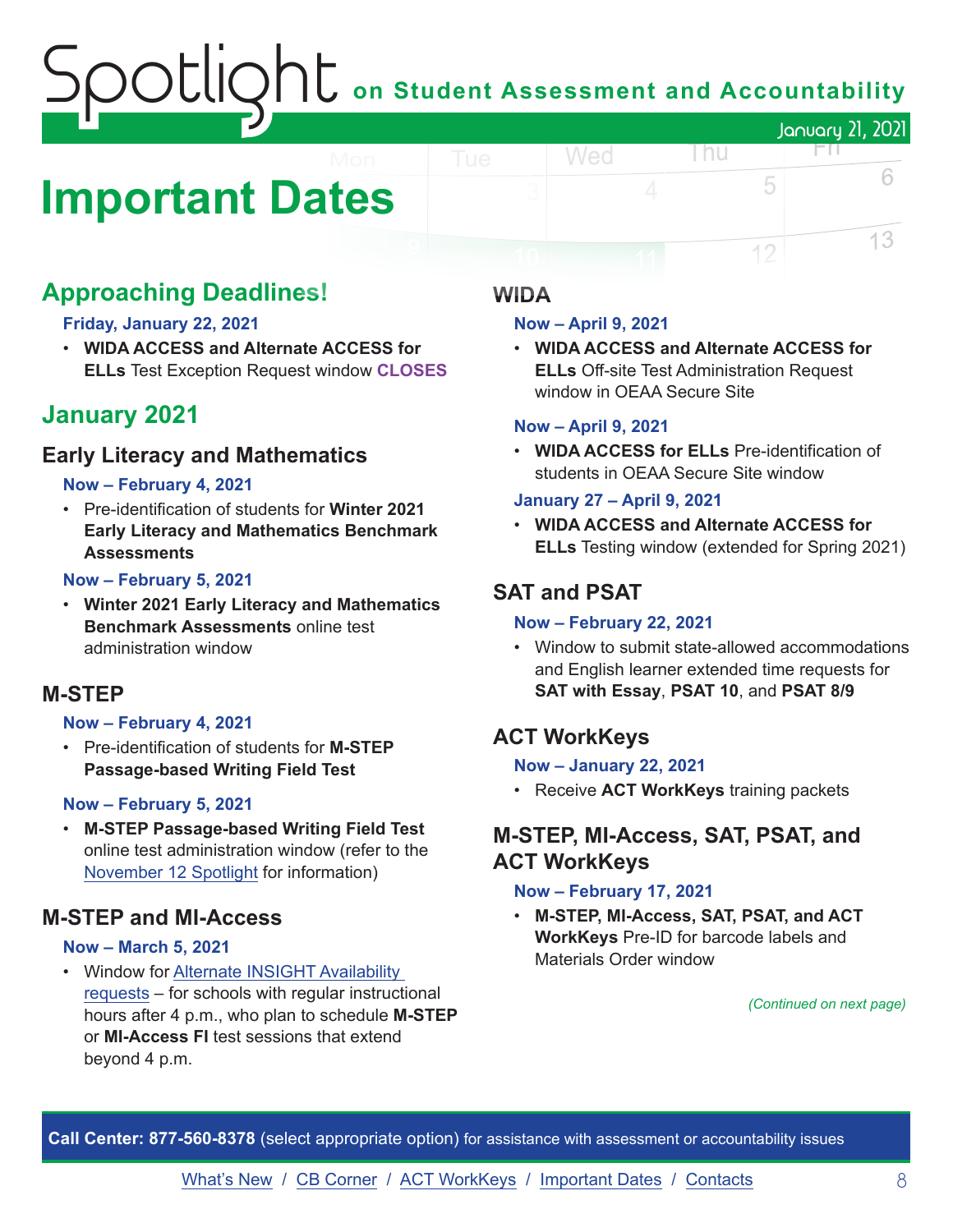## Spotlight **on Student Assessment and Accountability** January 21, 2021

#### **February 2021**

#### **ACT WorkKeys**

#### **February 3, 2021**

• Test Administration Training Webinar **[Register](https://event.on24.com/wcc/r/2786210/9279DAC5A1986A90716F32200C601BD8)** 

#### **March 2021**

#### **ACT WorkKeys**

#### **March 9, 2021:**

• Test Administration Training Webinar [Register here](https://event.on24.com/wcc/r/2786186/CF7F33DC4E50245260EB7C422A035629)

**Call Center: 877-560-8378** (select appropriate option) for assistance with assessment or accountability issues